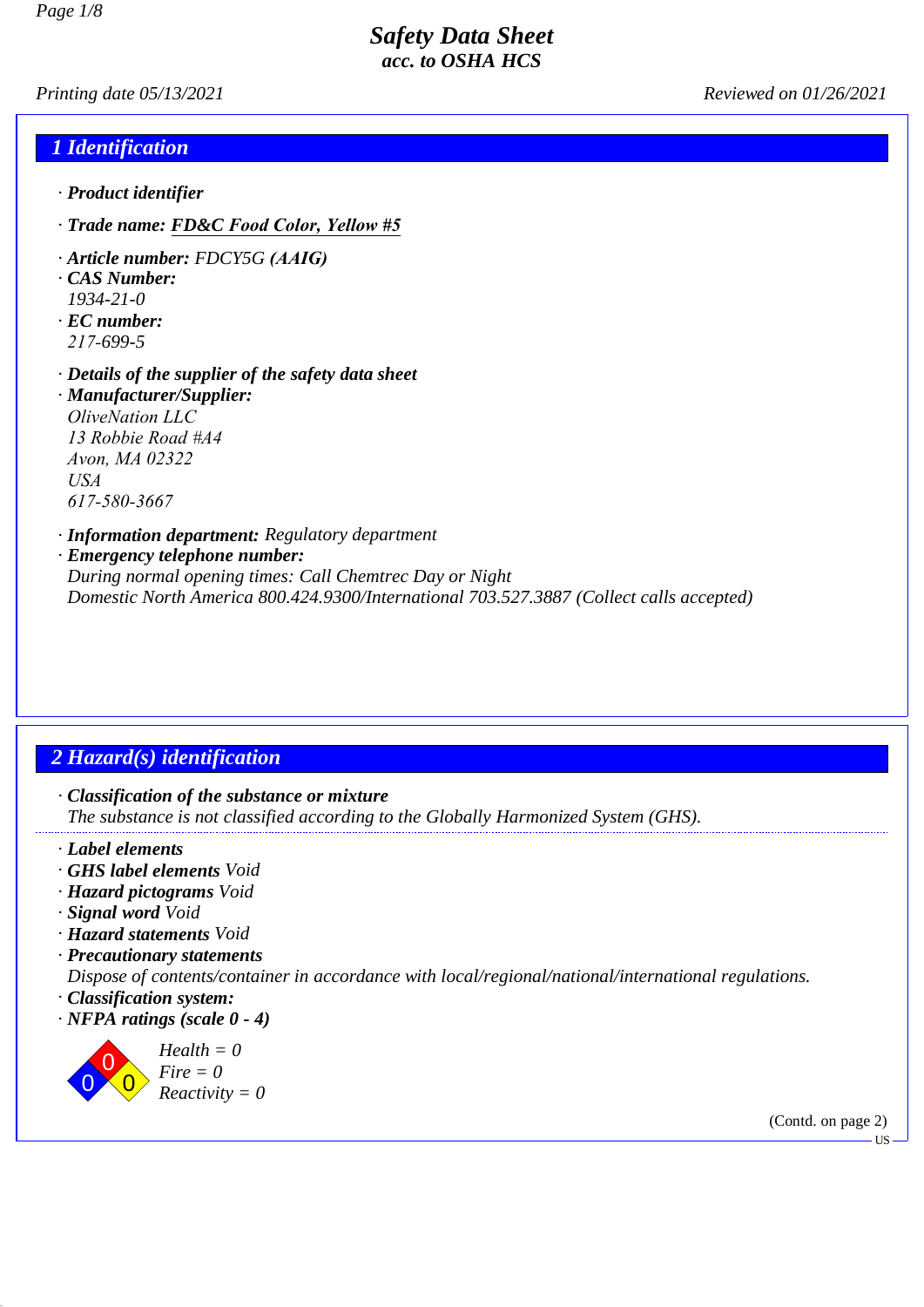*Printing date 05/13/2021 Reviewed on 01/26/2021*

#### *Trade name: FD&C Food Color, Yellow #5*

(Contd. of page 1)

*· HMIS-ratings (scale 0 - 4)*



 REACTIVITY 0 *Reactivity = 0 Fire = 0*

*· Other hazards*

- *· Results of PBT and vPvB assessment*
- *· PBT: Not applicable.*
- *· vPvB: Not applicable.*

#### *3 Composition/information on ingredients*

- *· Chemical characterization: Substances*
- *· CAS No. Description*

*1934-21-0 FD&C YELLOW 5*

- *· Identification number(s)*
- *· EC number: 217-699-5*

#### *4 First-aid measures*

- *· Description of first aid measures*
- *· General information: No special measures required.*
- *· After inhalation: Supply fresh air; consult doctor in case of complaints.*
- *· After skin contact: Generally the product does not irritate the skin.*
- *· After eye contact: Rinse opened eye for several minutes under running water.*
- *· After swallowing: If symptoms persist consult doctor.*
- *· Information for doctor:*
- *· Most important symptoms and effects, both acute and delayed No further relevant information available.*
- *· Indication of any immediate medical attention and special treatment needed*

*No further relevant information available.*

#### *5 Fire-fighting measures*

- *· Extinguishing media*
- *· Suitable extinguishing agents: Use fire fighting measures that suit the environment.*
- *· Special hazards arising from the substance or mixture No further relevant information available.*
- *· Advice for firefighters*
- *· Protective equipment: No special measures required.*

# *6 Accidental release measures*

*· Personal precautions, protective equipment and emergency procedures Not required.*

*· Environmental precautions: No special measures required.*

(Contd. on page 3)

**US**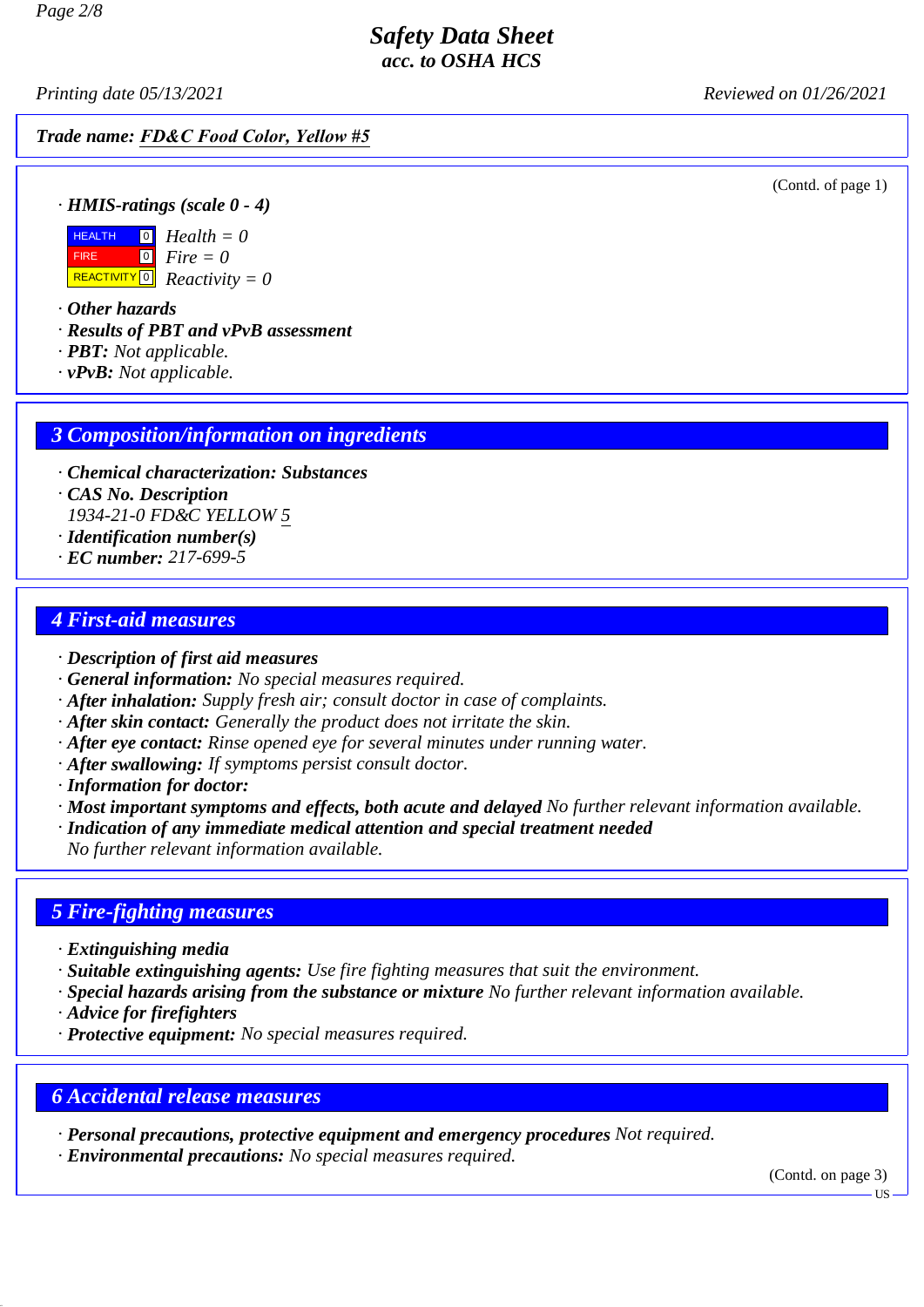*Printing date 05/13/2021 Reviewed on 01/26/2021*

*Trade name: FD&C Food Color, Yellow #5*

*· Methods and material for containment and cleaning up: Pick up mechanically.*

(Contd. of page 2)

*· Reference to other sections See Section 7 for information on safe handling. See Section 8 for information on personal protection equipment. See Section 13 for disposal information.*

# *\* 7 Handling and storage*

- *· Handling:*
- *· Precautions for safe handling No special measures required.*
- *· Information about protection against explosions and fires: No special measures required.*
- *· Conditions for safe storage, including any incompatibilities*
- *· Storage:*
- *· Requirements to be met by storerooms and receptacles:*

*Store/ship in a closed container in a dry place away from direct sunlight at 60-85 Deg F. Store in tightly sealed containers in a cool, dry place that is well ventilated. Away from heat, sparks and open flame.*

- *· Information about storage in one common storage facility: Not required.*
- *· Further information about storage conditions: Keep container tightly sealed.*
- *· Specific end use(s) No further relevant information available.*

# *8 Exposure controls/personal protection*

- *· Additional information about design of technical systems: No further data; see item 7.*
- *· Control parameters*
- *· Components with limit values that require monitoring at the workplace: Not required.*
- *· Additional information: The lists that were valid during the creation were used as basis.*
- *· Exposure controls*
- *· Personal protective equipment:*
- *· General protective and hygienic measures:*

*The usual precautionary measures for handling chemicals should be followed.*

*· Breathing equipment:*

*If exposure limits are exceeded or irritation is experienced, NIOSH/MSHA approved respiratory protection should be worn. Respiratory protection must be provided in accordance with current local regulations.*

*· Protection of hands:*

*The glove material has to be impermeable and resistant to the product/ the substance/ the preparation. Due to missing tests no recommendation to the glove material can be given for the product/ the preparation/ the chemical mixture.*

*Selection of the glove material on consideration of the penetration times, rates of diffusion and the degradation*

*· Material of gloves*

*The selection of the suitable gloves does not only depend on the material, but also on further marks of quality and varies from manufacturer to manufacturer.*

(Contd. on page 4)

US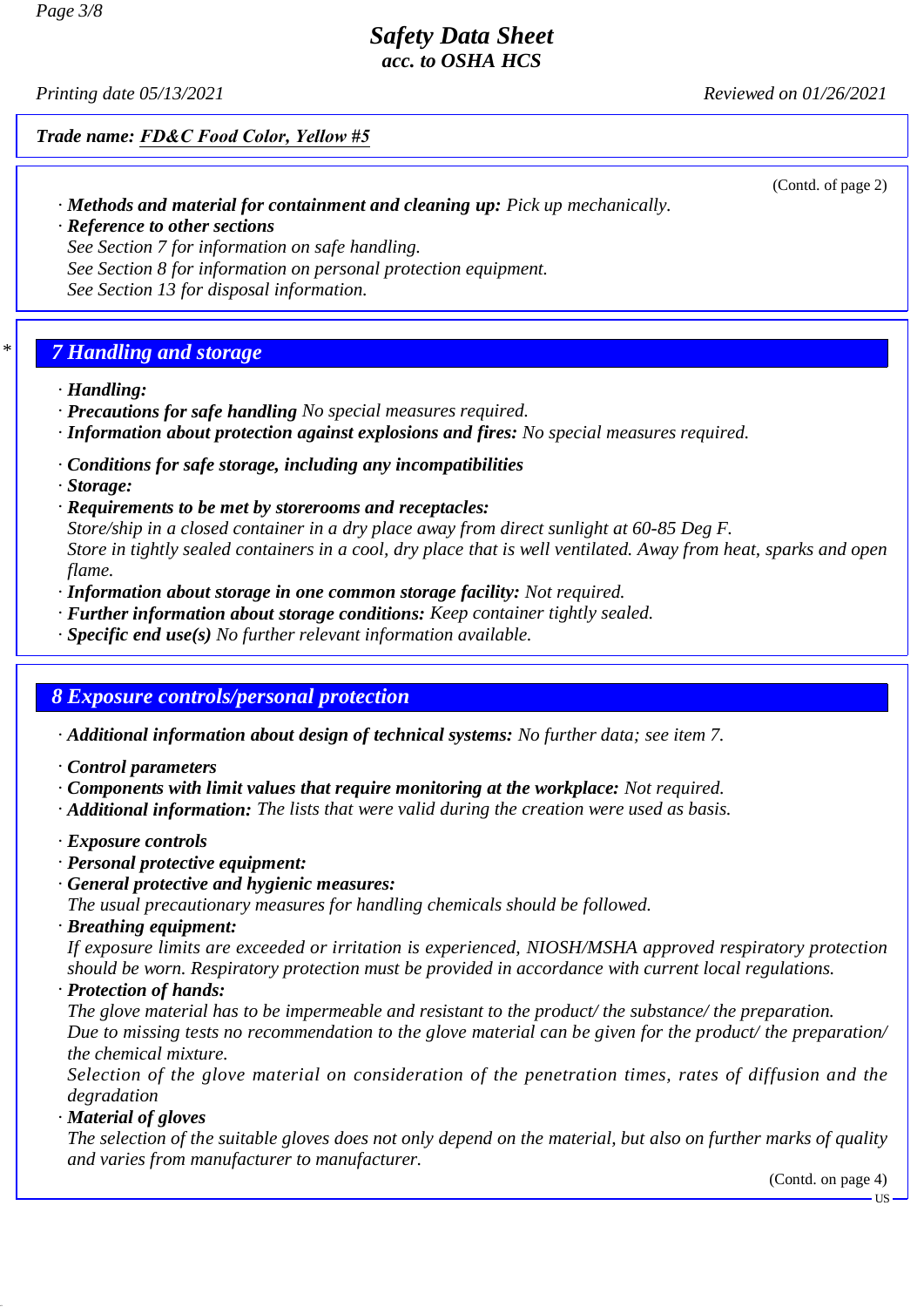*Printing date 05/13/2021 Reviewed on 01/26/2021*

# *Trade name: FD&C Food Color, Yellow #5*

(Contd. of page 3)

## *· Penetration time of glove material*

*The exact break through time has to be found out by the manufacturer of the protective gloves and has to be observed.*

*· Eye protection: Not required.*

| <b>9 Physical and chemical properties</b>                  |                                               |  |  |
|------------------------------------------------------------|-----------------------------------------------|--|--|
| · Information on basic physical and chemical properties    |                                               |  |  |
| · General Information                                      |                                               |  |  |
| $\cdot$ Appearance:                                        |                                               |  |  |
| Form:                                                      | Powder                                        |  |  |
| Color:                                                     | Yellow-orange                                 |  |  |
| $\cdot$ Odor:                                              | <b>Odorless</b>                               |  |  |
| · Odor threshold:                                          | Not determined.                               |  |  |
| $\cdot$ pH-value:                                          | Not applicable.                               |  |  |
| · Change in condition                                      |                                               |  |  |
| <b>Melting point/Melting range:</b>                        | Undetermined.                                 |  |  |
| <b>Boiling point/Boiling range:</b>                        | Undetermined.                                 |  |  |
| · Flash point:                                             | Not applicable.                               |  |  |
| · Flammability (solid, gaseous):                           | Product is not flammable.                     |  |  |
| · Ignition temperature:                                    |                                               |  |  |
| Decomposition temperature:                                 | Not determined.                               |  |  |
| $\cdot$ Auto igniting:                                     | Not determined.                               |  |  |
| · Danger of explosion:                                     | Product does not present an explosion hazard. |  |  |
| $\cdot$ Explosion limits:                                  |                                               |  |  |
| Lower:                                                     | Not determined.                               |  |  |
| <b>Upper:</b>                                              | Not determined.                               |  |  |
| · Vapor pressure:                                          | Not applicable.                               |  |  |
| $\cdot$ Density:                                           | Not determined.                               |  |  |
| · Relative density                                         | Not determined.                               |  |  |
| · Vapor density                                            | Not applicable.                               |  |  |
| $\cdot$ Evaporation rate                                   | Not applicable.                               |  |  |
| · Solubility in / Miscibility with                         |                                               |  |  |
| Water:                                                     | Soluble.                                      |  |  |
| · Partition coefficient (n-octanol/water): Not determined. |                                               |  |  |
| · Viscosity:                                               |                                               |  |  |
| Dynamic:                                                   | Not applicable.                               |  |  |
|                                                            | (Contd. on page 5)<br>$US -$                  |  |  |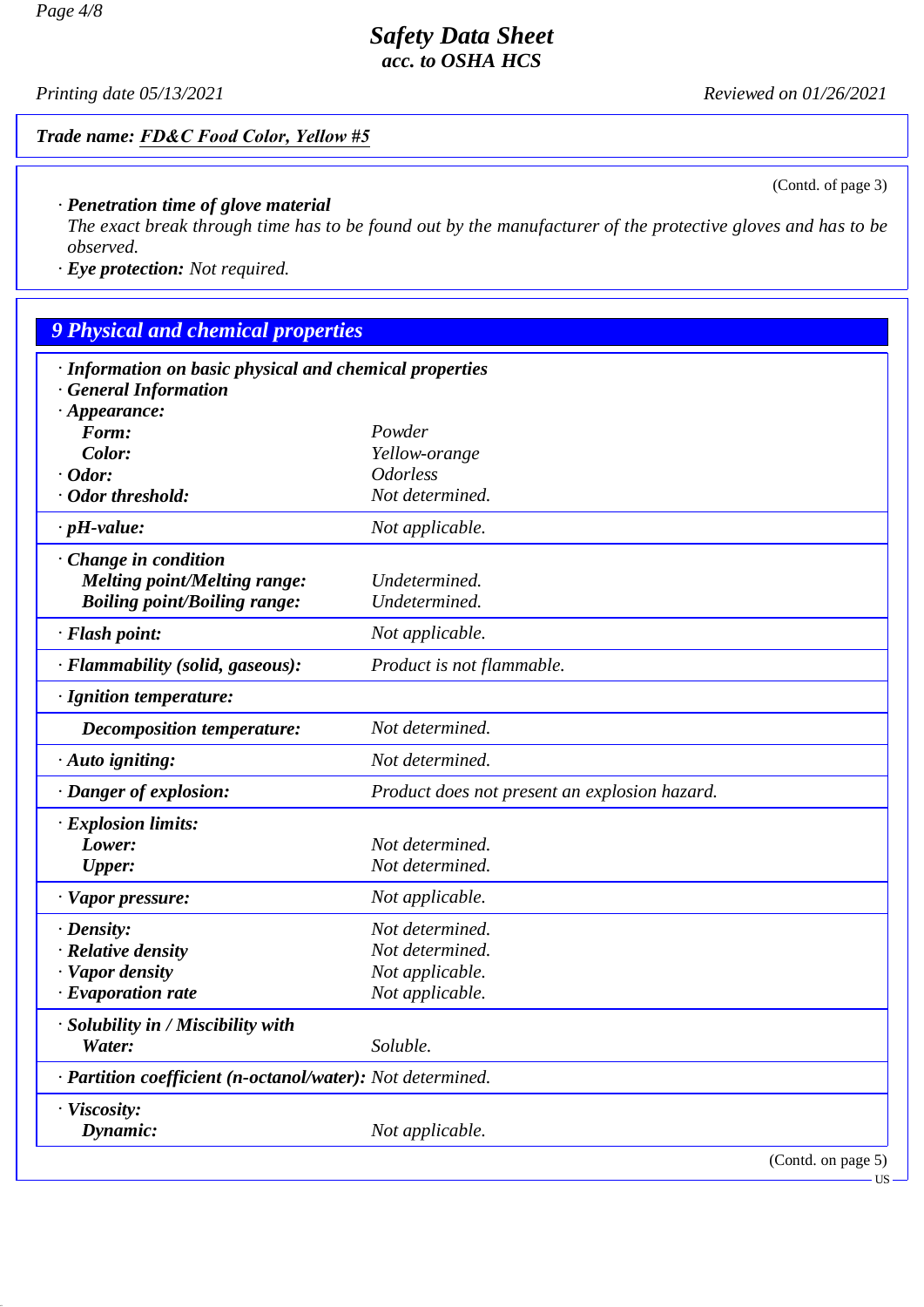*Printing date 05/13/2021 Reviewed on 01/26/2021*

#### *Trade name: FD&C Food Color, Yellow #5*

|                           |                                            | (Contd. of page 4) |
|---------------------------|--------------------------------------------|--------------------|
| Kinematic:                | Not applicable.                            |                    |
| <b>VOC</b> content:       | $0.00\%$                                   |                    |
|                           | 0.0 g/l / 0.00 lb/gl                       |                    |
| $\cdot$ Other information | No further relevant information available. |                    |
|                           |                                            |                    |

#### *10 Stability and reactivity*

- *· Reactivity No further relevant information available.*
- *· Chemical stability*
- *· Thermal decomposition / conditions to be avoided: No decomposition if used according to specifications.*
- *· Possibility of hazardous reactions No dangerous reactions known.*
- *· Conditions to avoid No further relevant information available.*
- *· Incompatible materials: No further relevant information available.*
- *· Hazardous decomposition products: No dangerous decomposition products known.*

## *11 Toxicological information*

- *· Information on toxicological effects*
- *· Acute toxicity:*
- *· Primary irritant effect:*
- *· on the skin: No irritant effect.*
- *· on the eye: No irritating effect.*
- *· Sensitization: No sensitizing effects known.*
- *· Additional toxicological information:*

*When used and handled according to specifications, the product does not have any harmful effects according to our experience and the information provided to us. The substance is not subject to classification.*

*· Carcinogenic categories*

*· IARC (International Agency for Research on Cancer)*

*Substance is not listed.*

*· NTP (National Toxicology Program)*

*Substance is not listed.*

*· OSHA-Ca (Occupational Safety & Health Administration)*

*Substance is not listed.*

# *12 Ecological information*

*· Toxicity*

- *· Aquatic toxicity: No further relevant information available.*
- *· Persistence and degradability No further relevant information available.*

(Contd. on page 6)

·HS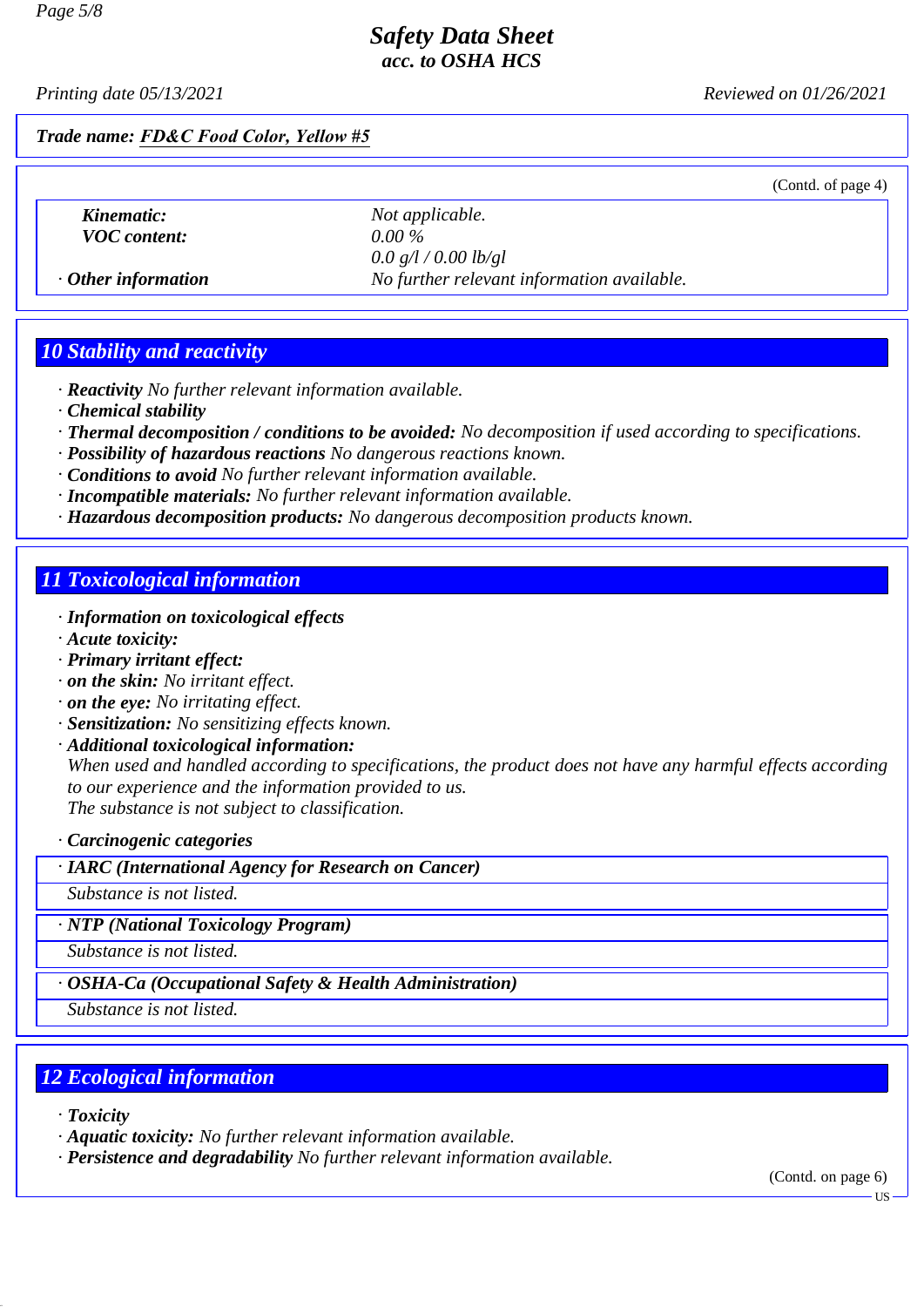*Printing date 05/13/2021 Reviewed on 01/26/2021*

#### *Trade name: FD&C Food Color, Yellow #5*

(Contd. of page 5)

- *· Behavior in environmental systems:*
- *· Bioaccumulative potential No further relevant information available.*
- *· Mobility in soil No further relevant information available.*
- *· Additional ecological information:*
- *· General notes: Not known to be hazardous to water.*
- *· Results of PBT and vPvB assessment*
- *· PBT: Not applicable.*
- *· vPvB: Not applicable.*
- *· Other adverse effects No further relevant information available.*

#### *13 Disposal considerations*

- *· Waste treatment methods*
- *· Recommendation: Smaller quantities can be disposed of with household waste.*
- *· Uncleaned packagings:*
- *· Recommendation: Disposal must be made according to official regulations.*
- *· Recommended cleansing agent: Water, if necessary with cleansing agents.*

# *14 Transport information · UN-Number · DOT, ADN, IMDG, IATA not regulated · UN proper shipping name · DOT, ADN, IMDG, IATA not regulated · Transport hazard class(es) · DOT, ADN, IMDG, IATA · Class not regulated · Packing group · DOT, IMDG, IATA not regulated · Environmental hazards: · Marine pollutant: No · Special precautions for user Not applicable. · Transport in bulk according to Annex II of MARPOL73/78 and the IBC Code Not applicable. · Transport/Additional information: · DOT · Quantity limitations On passenger aircraft/rail: - On cargo aircraft only: -*

(Contd. on page 7)

US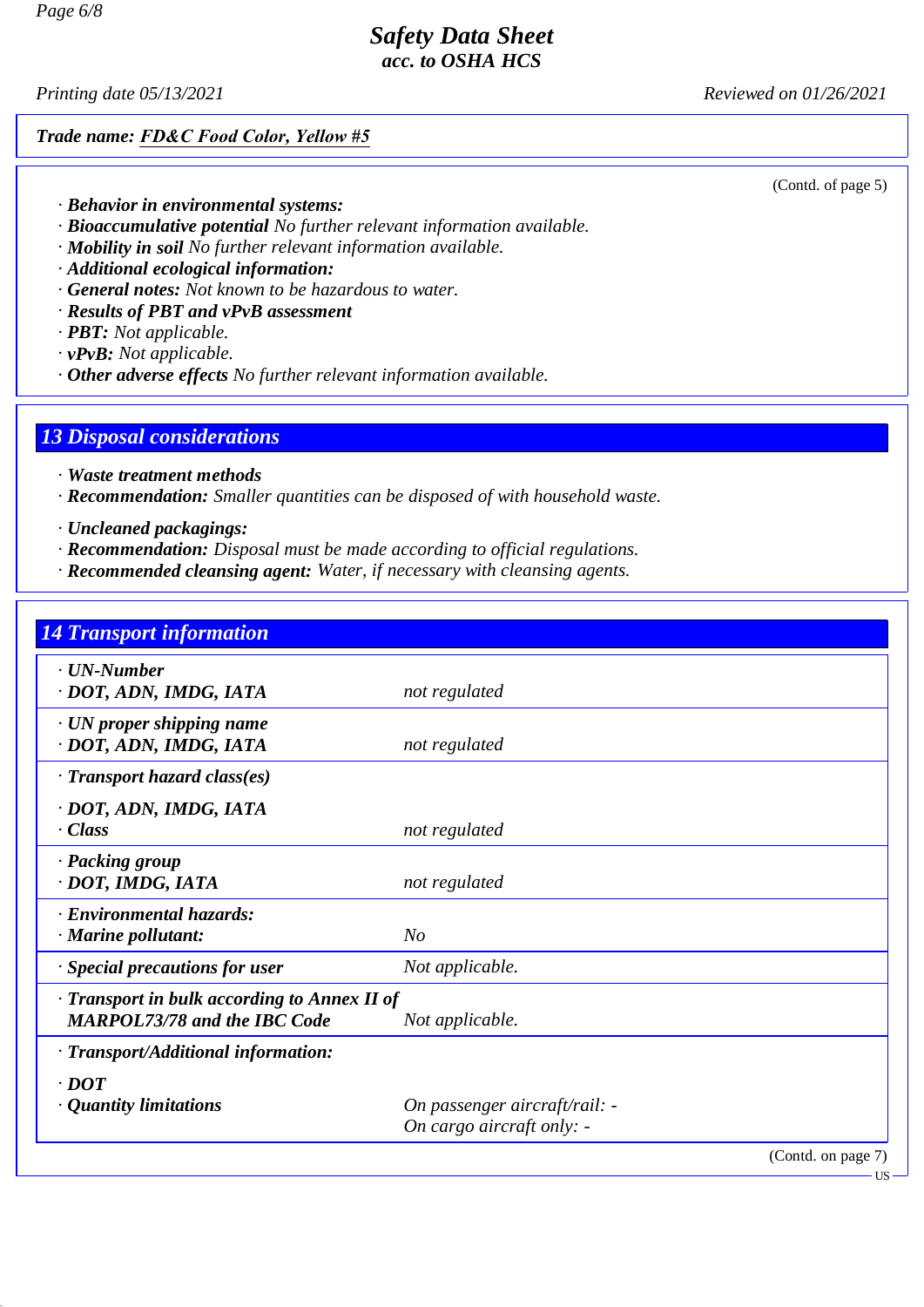*Printing date 05/13/2021 Reviewed on 01/26/2021*

(Contd. of page 6)

*Trade name: FD&C Food Color, Yellow #5*

*· UN "Model Regulation": not regulated*

# *15 Regulatory information*

*· Safety, health and environmental regulations/legislation specific for the substance or mixture · Sara*

*· Section 355 (extremely hazardous substances):*

*Substance is not listed.*

*· Section 313 (Specific toxic chemical listings):*

*Substance is not listed.*

*· TSCA (Toxic Substances Control Act) (Substances not listed):*

*Substance is listed.*

*· Proposition 65*

*· Chemicals known to cause cancer:*

*Substance is not listed.*

*· Chemicals known to cause reproductive toxicity for females:*

*Substance is not listed.*

*· Chemicals known to cause reproductive toxicity for males:*

*Substance is not listed.*

*· Chemicals known to cause developmental toxicity:*

*Substance is not listed.*

*· Carcinogenic categories*

*· EPA (Environmental Protection Agency)*

*Substance is not listed.*

*· TLV (Threshold Limit Value established by ACGIH)*

*Substance is not listed.*

*· NIOSH-Ca (National Institute for Occupational Safety and Health)*

*Substance is not listed.*

*· GHS label elements Void*

*· Hazard pictograms Void*

*· Signal word Void*

*· Hazard statements Void*

*· Chemical safety assessment: A Chemical Safety Assessment has not been carried out.*

(Contd. on page 8)

US